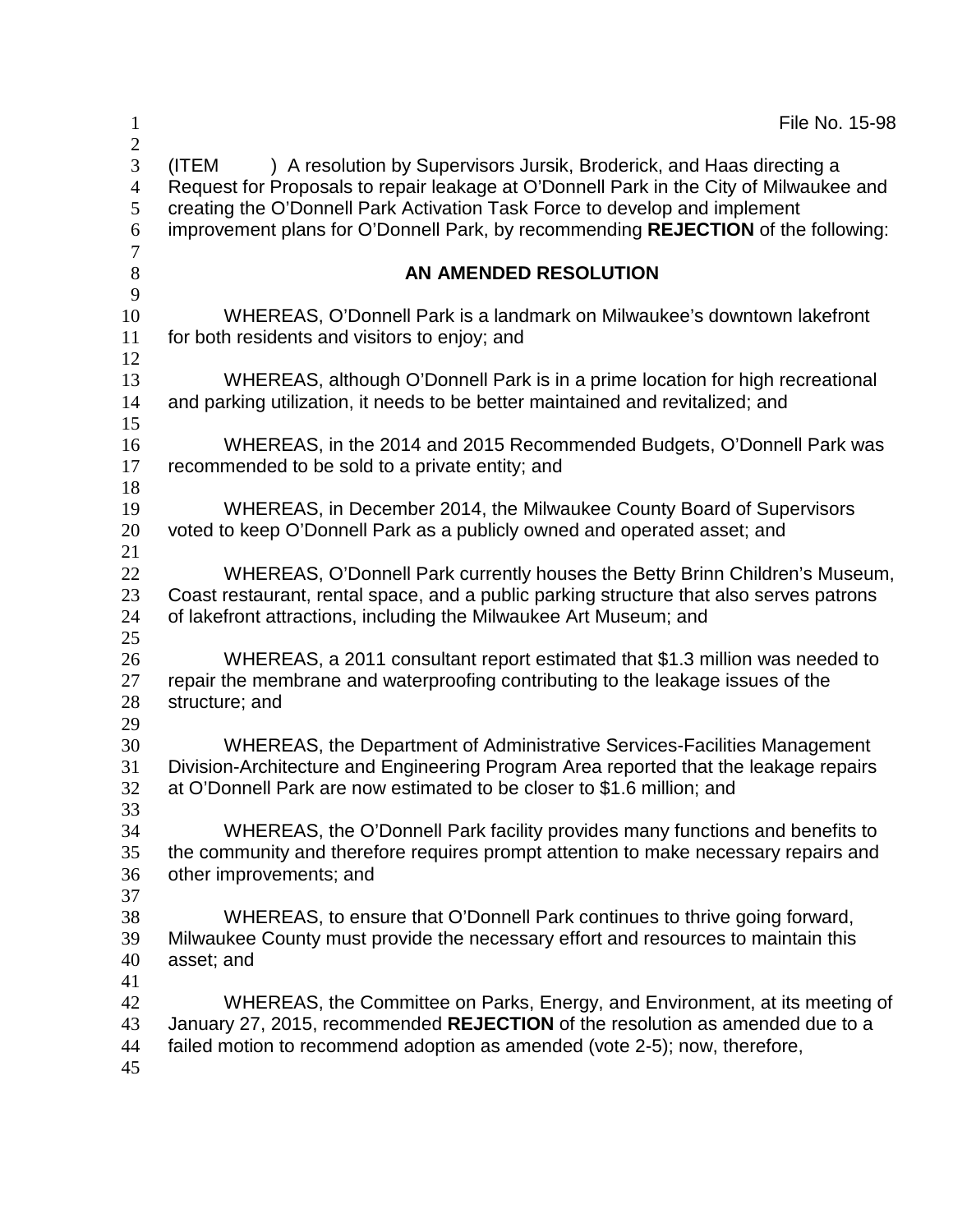BE IT RESOLVED, the Department of Administrative Services-Facilities Management Division-Architecture and Engineering Program Area shall conduct a Request for Proposals (RFP) for the work identified in the Graef Report to repair the O'Donnell Park leakage issues no later than March 2015, and shall report back to the Committees on Parks, Energy, and Environment and Transportation, Public Works, and Transit with recommendations for implementation of this repair; and BE IT FURTHER RESOLVED, Milwaukee County hereby creates the O'Donnell Park Activation Task Force (Task Force) to develop a vision and recommendations for improvements to revitalize and activate O'Donnell Park; and BE IT FURTHER RESOLVED, the Task Force shall be comprised of seven members, including the Executive Director of the Park People serving as chairperson. Six additional members shall be selected by the Park People Executive Director working with the Department of Parks, Recreation, and Culture (DPRC) from the following entities: Preserve Our Parks (POP), the Parks Advisory Commission, a park Friends group, DPRC, and Betty Brinn Children's Museum; and BE IT FURTHER RESOLVED, the Task Force shall develop recommendations to improve O'Donnell Park including, but not limited to, the following: • Identify funding sources that not only utilize revenue generated from O'Donnell Park, but also potential new funding sources to accommodate all necessary improvements to the facility and Park. • Recommend aesthetic improvements to O'Donnell Park plaza. • Work with DPRC to open the North Prospect Avenue entrance to the parking structure to be functional for public use on a consistent basis. • Work with DPRC to provide additional concessions services at O'Donnell Park, including a feasibility analysis of a beer garden for seasonal operation and the merits of concerts during the summer months to draw additional visitation and tourism to the area. • Develop a further vision that maximizes the usefulness of O'Donnell Park to benefit the surrounding constituencies including the War Memorial Center, Milwaukee Art Museum, Betty Brinn Children's Museum, the neighboring businesses surrounding O'Donnell Park plaza, the neighboring parks, and **park Friends groups.**  87 • Network the War Memorial Center, Milwaukee Art Museum, and Betty Brinn Children's Museum for input on utilization regarding the mission of the respective groups. ; and